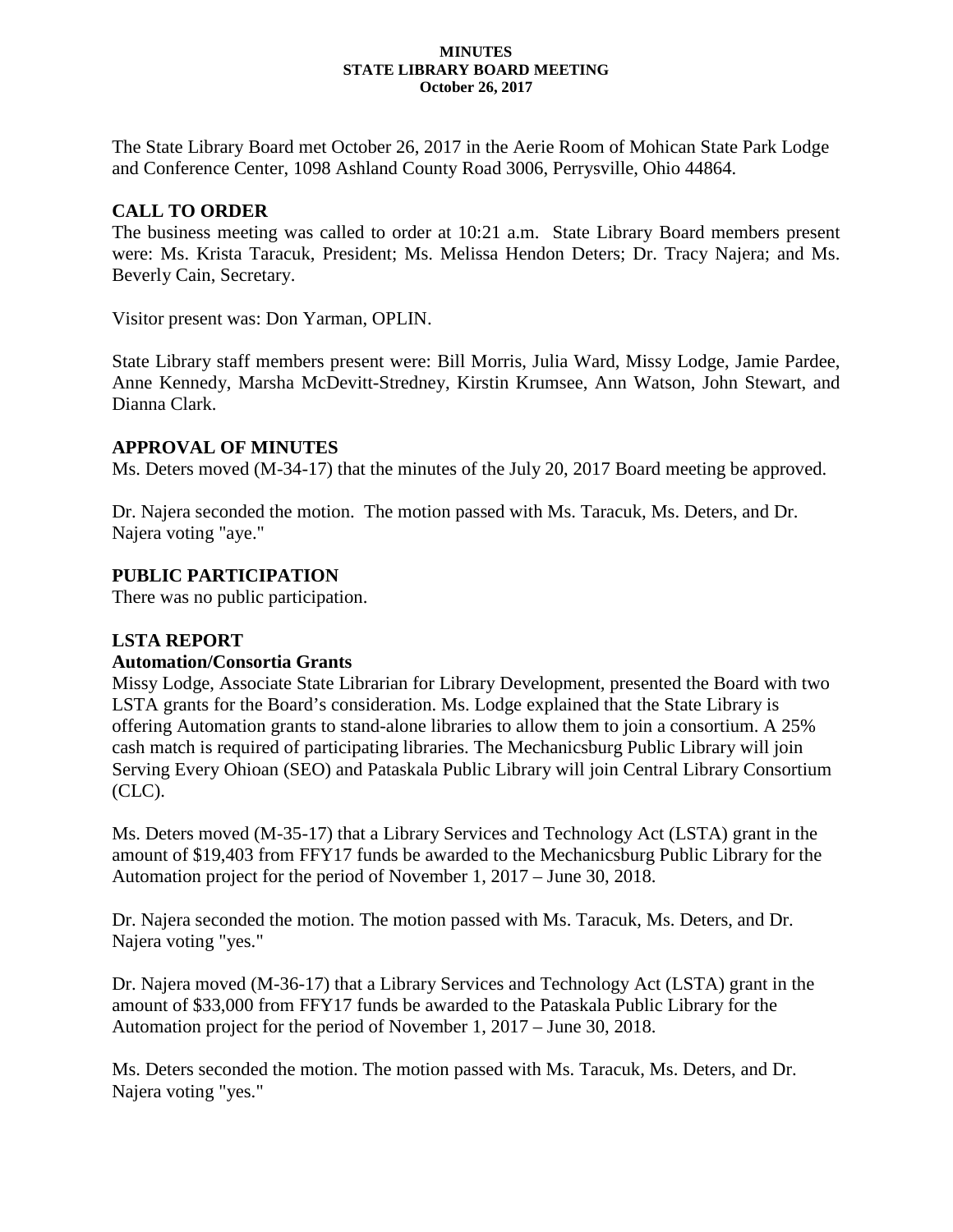Minutes State Library Board October 26, 2017 Page 2

#### **STATE LIBRARIAN'S REPORT Intern Introduction**

The State Library of Ohio's intern, Desmond Bolden, was unable to attend the Board meeting. However, Beverly Cain, State Librarian, took this opportunity to introduce Don Yarman to the Board. Mr. Yarman is the new director of OPLIN. He is the former Assistant Director at Delaware County District Library. The Board welcomed him and congratulated him on his new position.

# **UNFINISHED BUSINESS**

There was no unfinished business

### **NEW BUSINESS**

### **Consumer Advisory Committee Appointments**

Ann Watson, Associate State Librarian for Library Services, presented the Board with two reappointments to the Consumer Advisory Committee for the Board's consideration. Ms. Watson explained that each member is highly qualified and important to the Committee.

Ms. Deters moved (M-37-17) that the following persons be appointed to the State Library's Talking Book Consumer Advisory Committee for a three-year term, November 1, 2017 – October 31, 2020:

Vicky Prahin (Re-Appointment) Sarah Hawke (Re-Appointment)

Dr. Najera seconded the motion. The motion passed with Ms. Taracuk, Ms. Deters, and Dr. Najera voting "yes."

### **State Library Board Nomination**

Bill Morris, Governmental Affairs Coordinator, explained that current President of the Board Krista Taracuk's term expires on December 31, 2017. Mr. Morris has been working with Alex Goodman at Ohio Department of Education to determine what the Department of Education needs from the State Library for the nomination process. The State Library sent a call for nominations in late August and received five nominations including Ms. Taracuk. The Department of Education requires two nominations for their consideration. The Board discussed each candidate and decided to recommend Ms. Taracuk for re-appointment. Since all applicants are current employees of libraries, the Board recommended Lisa Bleeke of Wright State University as a secondary nomination based on the likelihood that she would present the fewest conflicts of interest when awarding LSTA grants. Mr. Morris will send the Board's recommendation as well as the five applications to the Board of Education.